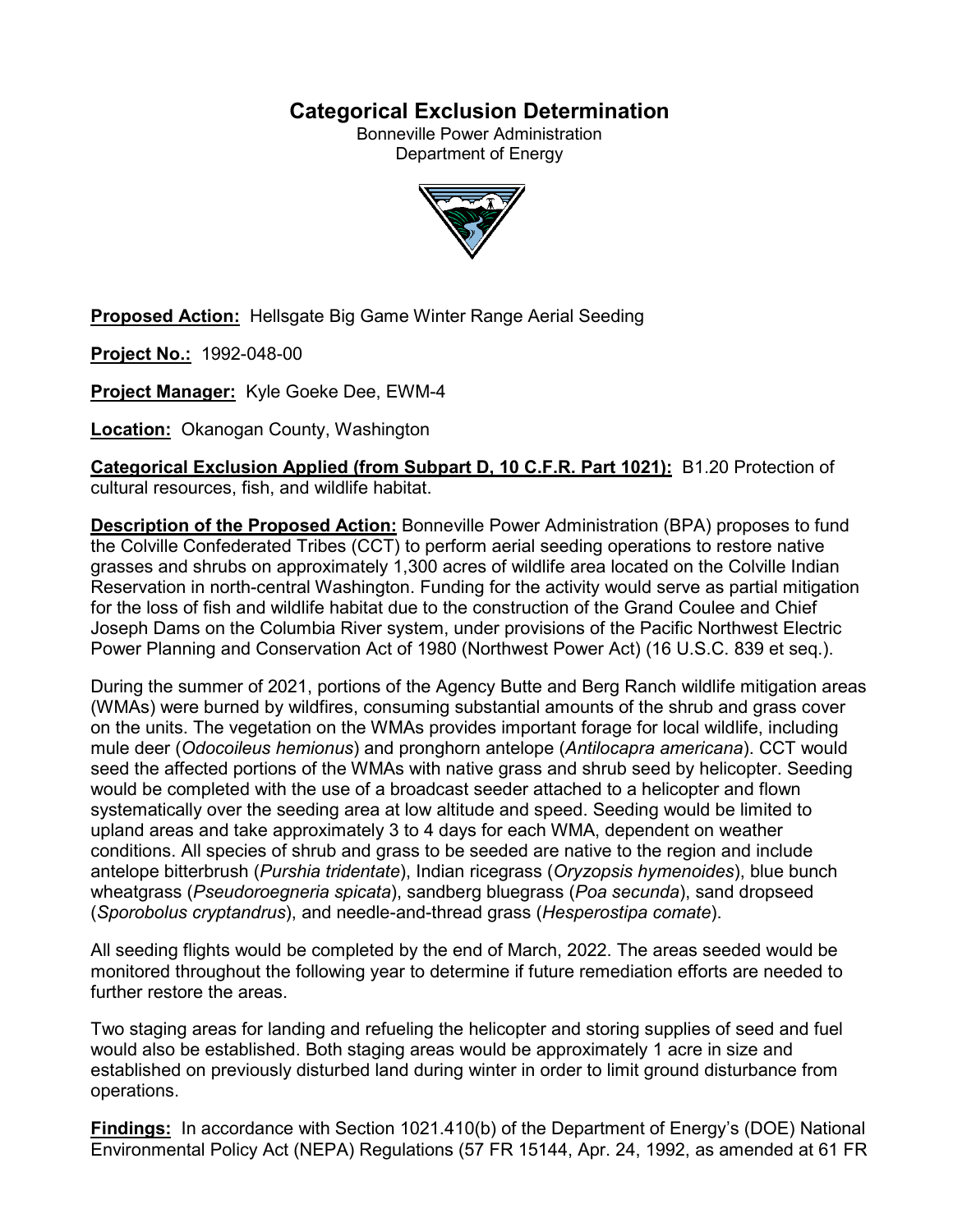36221-36243, Jul. 9, 1996; 61 FR 64608, Dec. 6, 1996, 76 FR 63764, Nov. 14, 2011), BPA has determined that the proposed action:

- 1) fits within a class of actions listed in Appendix B of 10 CFR 1021, Subpart D (see attached Environmental Checklist);
- 2) does not present any extraordinary circumstances that may affect the significance of the environmental effects of the proposal; and
- 3) has not been segmented to meet the definition of a categorical exclusion.

Based on these determinations, BPA finds that the proposed action is categorically excluded from further NEPA review.

*/s/ Thomas DeLorenzo* Thomas DeLorenzo Environmental Protection Specialist

Concur:

*/s/ Katey C. Grange March 7, 2022* Katey C. Grange Date NEPA Compliance Officer

Attachment(s): Environmental Checklist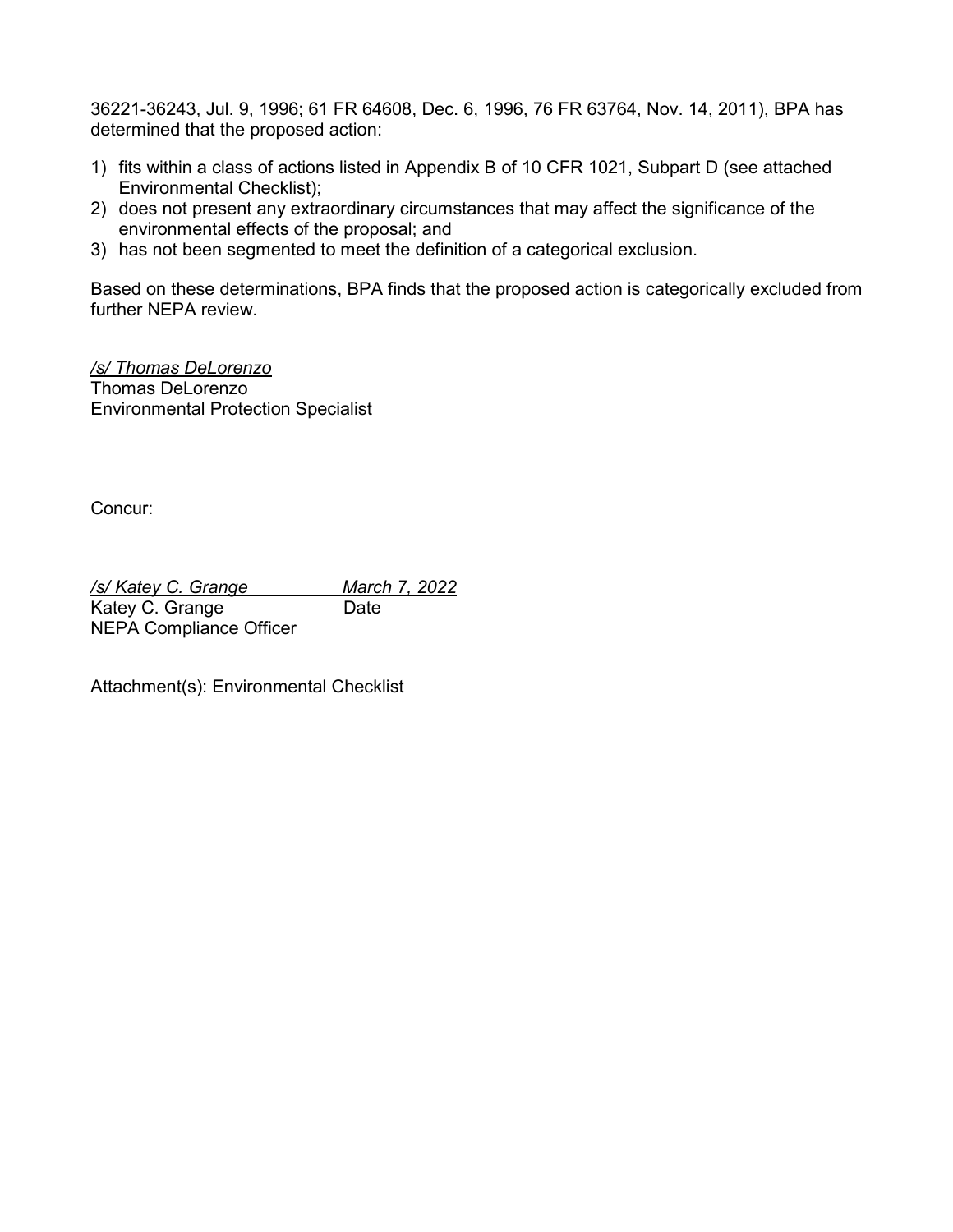# **Categorical Exclusion Environmental Checklist**

This checklist documents environmental considerations for the proposed project and explains why the project would not have the potential to cause significant impacts on environmentally sensitive resources and would meet other integral elements of the applied categorical exclusion.

## **Proposed Action:** Hellsgate Big Game Winter Range Aerial Seeding

## **Project Site Description**

The Hellsgate Big Game Winter Range occupies nearly 62,000 acres on the Colville Indian Reservation in Ferry and Okanogan counties in north-central Washington. The area contains a large range of different habitats ranging from coniferous forests, riparian corridors, shrub-steppe grasslands, and agricultural areas. Much of the area upon which the proposed activities take place is typical shrub-steppe ecology, with native bunchgrasses and shrub vegetation dominating upland areas and narrow riparian zones along the banks of the Columbia River and its tributaries. The area has been heavily impacted by historic cattle and horse grazing associated with past ranching activities.

The proposed activities would take place on two of the WMAs in the Hellsgate Range – the Agency Butte WMA and Berg Ranch WMA. Both WMAs are located in Okanogan County, Washington. Agency Butte is located roughly 12 miles north of the Grand Coulee Dam. The proposed seeding area at Agency Butte covers an area of approximately 720 acres of mostly upland hills. Berg Ranch is located roughly 16 miles northwest of the Grand Coulee Dam and is situated on the north bank of the Columbia River. The proposed seeding area at Berg Ranch covers roughly 550 acres ranging from just outside of the riparian zones on the banks of the Columbia River into nearby upland hills. The proposed seeding areas on both WMAs consist of steep sided drainages and former agricultural fields that had been previously reseeded with native vegetation. All activities would occur in upland areas.

The staging area for the Agency Butte WMA would be located at the entrance of an existing gravel pit to the northeast of the proposed seeding area. The staging area for the Berg Ranch WMA would be located west of the proposed seeding area on a fallow agricultural field. Both staging areas would be roughly 1-acre in size and solely on previously disturbed ground.

## **Evaluation of Potential Impacts to Environmental Resources**

#### **1. Historic and Cultural Resources**

Potential for Significance: No

Explanation: BPA identified an area of potential effect (APE) and conducted background research into recorded cultural resources and archeological surveys near the APE (BPA CR Project No. WA 2022 30). BPA determined that the activities would have no effect on historic properties. BPA initiated consultation with the Colville Confederated Tribes on February 1, 2022. The consultation period ended March 3, 2022. No response was received.

Notes:

• In the event of inadvertent discovery of cultural resources during project activities, all work would cease, the area would be secured, and BPA archeological staff and the CCT Tribal Historic Preservation Office would be notified.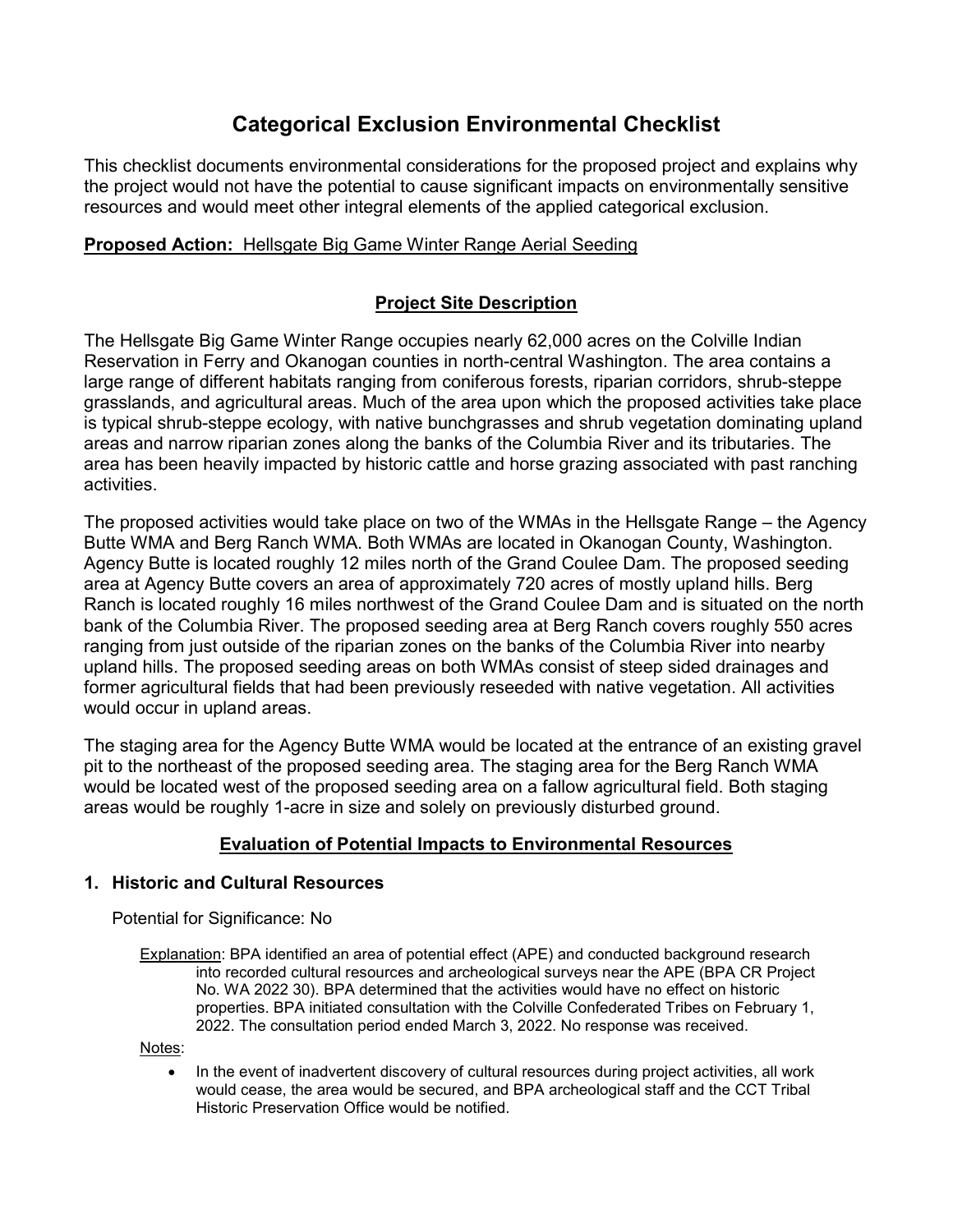#### **2. Geology and Soils**

Potential for Significance: No

Explanation: All seeding would be done by aircraft and involve no ground disturbance. Staging areas would be on an existing agricultural plot and a gravel pit and would not disturb soil any more than typical action at those locations. Rotor wash from the helicopter may cause light disturbance of the top most layer of soil during operations, but the effects would be minor and similar to the natural effects of a moderate wind.

#### **3. Plants (including Federal/state special-status species and habitats)**

Potential for Significance: No

Explanation: No Endangered Species Act (ESA)-listed plant species are present in the proposed seeding areas (US Fish and Wildlife Service (USFWS) Information for Planning and Consultation (IPaC) Consultation Code 01EWFW00-2020-SLI-1470). Additionally, no Washington state-listed plant species are present in the proposed seeding areas (Washington State Department of Natural Resources 2021 Plant Species of Conservation Concern List). All seeding would be done by aircraft and involve no direct contact with existent local vegetation. Staging areas would be on an existing agricultural plot and a gravel pit and would not disturb vegetation more than typical action at those locations. Rotor wash from the helicopter may cause disturbance to vegetation, but the effects would be temporary and similar to the natural effects of a moderate wind. Additionally, seeding native vegetation that was destroyed by wildfire would have long-term positive impacts by promoting natural ecosystem regrowth.

#### **4. Wildlife (including Federal/state special-status species and habitats)**

Potential for Significance: No

Explanation: Potential habitat for ESA-listed Canada Lynx (*Lynx canadensis*) and Yellow-billed Cuckoo (*Coccyzus americanus*) is present on both WMAs (USFWS IPaC Consultation Code 01EWFW00-2020-SLI-1470). However, no actual presence of either species has been recorded within Hellsgate (email correspondence; Kelly Singer; CCT Principle Wildlife Biologist; November 16, 2021) and the project would have no effect on ESA-listed species. Potential habitat for Washington state-listed Columbian Sharp-Tailed Grouse (*Tympanuchus phasianellus columbianus*) occurs throughout the proposed seeding area (Washington Department of Fish and Wildlife). Noise and rotor wash from the helicopter would disturb wildlife on the WMAs during operations. However, the disturbance would be temporary and there would be no long-term negative impacts to wildlife. Additionally, seeding native forage vegetation that was destroyed by wildfire would have long-term positive impacts on local wildlife. Restoring vegetation would have particularly positive effects on resident Sharp-Tailed Grouse, as they rely on the shrub-grass cover that was destroyed by wildfire for nesting.

#### **5. Water Bodies, Floodplains, and Fish (including Federal/state special-status species, ESUs, and habitats)**

Potential for Significance: No

Explanation: No activities would occur in water bodies. The proposed seeding locations are all in upland areas.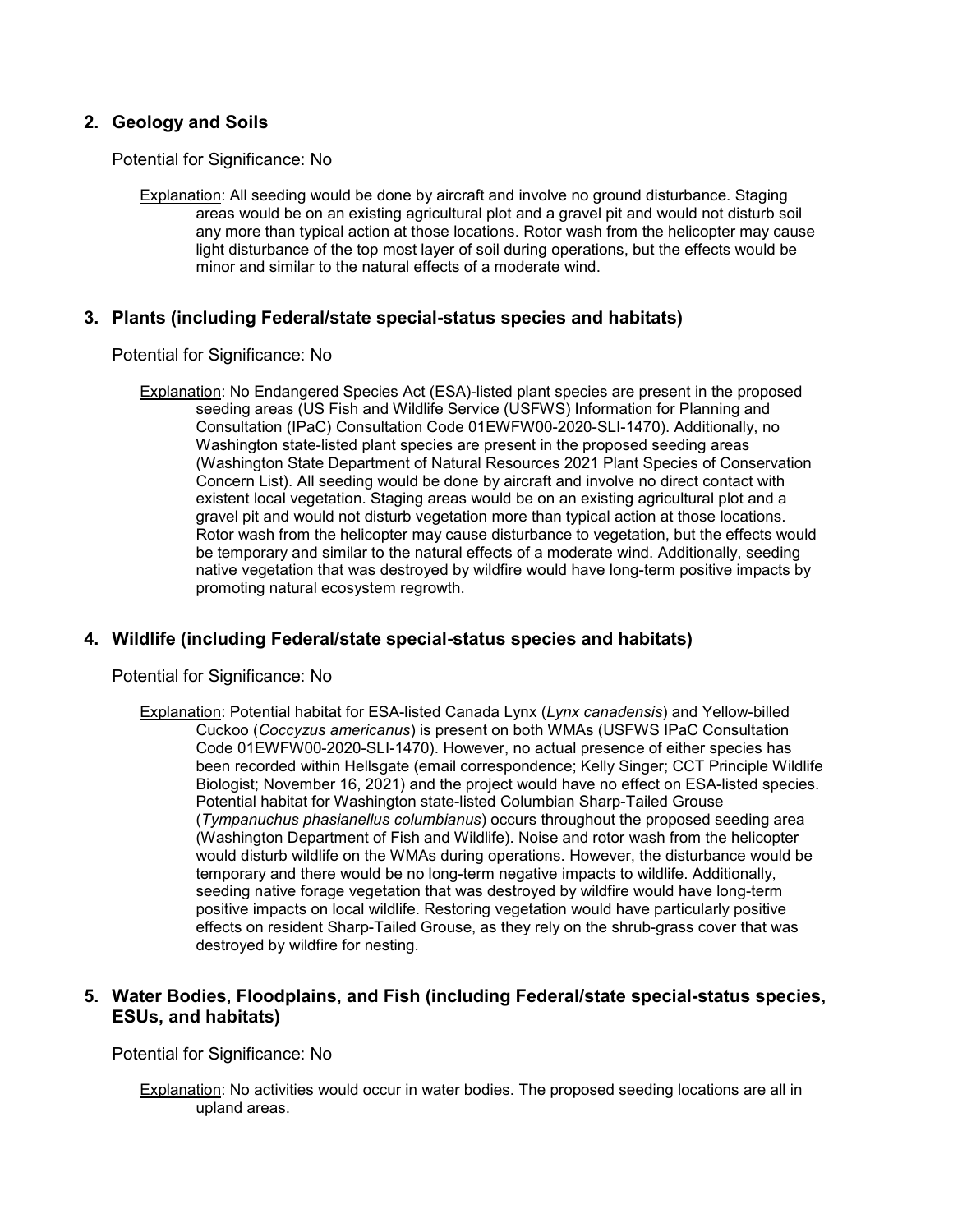#### **6. Wetlands**

Potential for Significance: No

Explanation: There are no wetlands mapped on the USFWS National Wetlands Inventory in the proposed seeding locations. No activities would occur in wetlands.

#### **7. Groundwater and Aquifers**

Potential for Significance: No

Explanation: No new wells or use of groundwater are proposed. The proposed activities would not affect groundwater.

#### **8. Land Use and Specially-Designated Areas**

Potential for Significance: No

Explanation: Existing land use would not change as a result of these activities.

#### **9. Visual Quality**

Potential for Significance: No

Explanation: There would be no adverse effects to the visual quality of the environment as a result of these activities. Reseeding natural grasses and shrubs that were destroyed as a result of wildfire would have the long-term effect of restoring the traditional visual quality of the area.

#### **10. Air Quality**

Potential for Significance: No

Explanation: Minor, temporary generation of exhaust associated with the operation of the helicopter would occur during the proposed activities. This exhaust would cause no long term changes to local air quality.

#### **11. Noise**

Potential for Significance: No

Explanation: Noise increases would be caused by the helicopter during the proposed activities. The noise is expected to be temporary, localized, and would not cause any significant long-term impacts.

#### **12. Human Health and Safety**

Potential for Significance: No